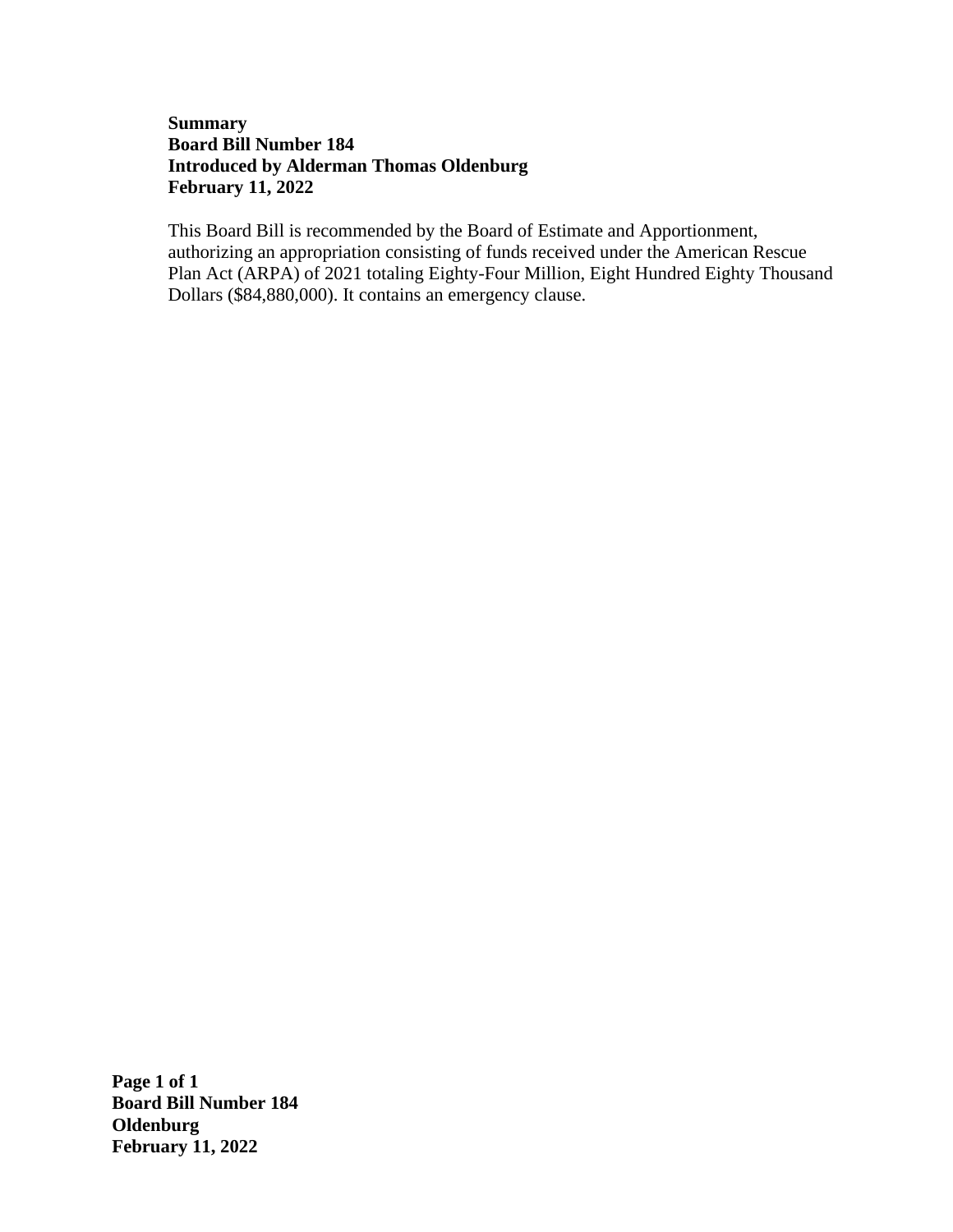## **BOARD BILL NUMBER 184 INTRODUCED BY: ALDERMAN THOMAS OLDENBURG**

| $\mathbf{1}$   | An ordinance, recommended by the Board of Estimate and Apportionment, authorizing            |
|----------------|----------------------------------------------------------------------------------------------|
| $\overline{2}$ | an appropriation consisting of funds received under the American Rescue Plan Act of          |
| 3              | 2021, funds received into the City's Capital fund pursuant to Ordinance Number 60419         |
| $\overline{4}$ | as amended by Ordinance Number 61250 representing one-half of the operating balance          |
| 5              | of the General Fund from the preceding fiscal year and revenues accruing to the Public       |
| 6              | Safety Infrastructure account of the Economic Development Sales Tax Fund all for the         |
| $\overline{7}$ | purposes of funding Capital Improvements totaling Eighty-Four Million, Eight Hundred         |
| 8              | Eighty Thousand Dollars (\$84,880,000) as hereinafter detailed and containing an             |
| 9              | emergency clause.                                                                            |
| 10             | <b>WHEREAS</b> , of the Two Hundred Forty-Nine Million, Thirty-Eight Thousand                |
| 11             | Twenty-Seven Dollars (\$249,038,027) from the initial installment of relief funds received   |
| 12             | from the Federal Government pursuant to the American Rescue Plan Act of 2021                 |
| 13             | (ARPA), the City has appropriated to date One Hundred Forty Million, One Hundred             |
| 14             | Ninety Five Thousand Twenty Dollars, (\$140,195,020) leaving a total of One Hundred          |
| 15             | Eight Million, Eight Hundred Forty Three Thousand Seven Dollars, (\$108,843,007)             |
| 16             | available for appropriation; and                                                             |
| 17             | <b>WHEREAS</b> , among the permitted uses of ARPA funds is the provision of                  |
| 18             | government services to the extent of the reduction in revenue due to the COVID-19            |
| 19             | public health emergency and that "government services can include but are not limited to     |
| 20             | maintenance of infrastructure or pay-go spending for building new infrastructure,            |
| 21             | including roads; modernization of cybersecurity, including hardware, software, and           |
| 22             | protection of critical infrastructure; health services; environmental remediation; school or |

**Page 1 of 4 Board Bill Number 184 Oldenburg February 11, 2022**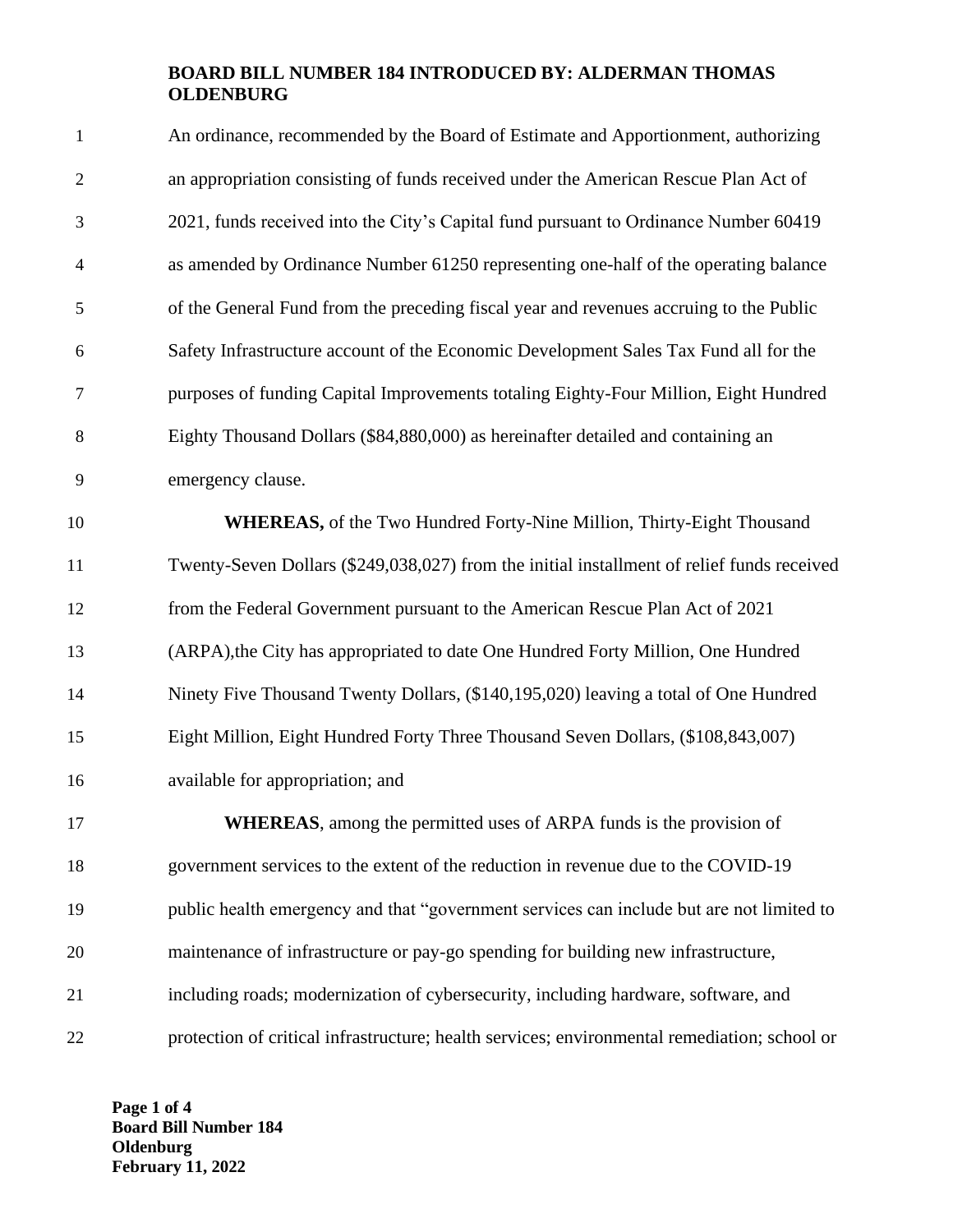educational services; and the provision of police, fire and other public safety services,"; and

| 3                        | <b>WHEREAS</b> , the calculation of revenue loss due to the COVID-19 public health       |
|--------------------------|------------------------------------------------------------------------------------------|
| $\overline{\mathcal{A}}$ | emergency as prescribed by ARPA in the first of four such annual calculations, estimates |
| 5                        | the City's revenue loss to be in excess of One Hundred Fifty Seven Million Dollars,      |
| 6                        | (\$157,000,000) as of December 31, 2020; and                                             |
| $\tau$                   | <b>WHEREAS</b> , pursuant to Ordinance Number 60419 as amended by Ordinance              |
| 8                        | Number 61250 a total of Sixteen Million, Four Hundred Thousand Dollars representing      |
| 9                        | one-half of the operating balance of the General Fund from the preceding fiscal year has |
| 10                       | been received into the City's Capital Fund and is available for appropriation; and       |
| 11                       | WHEREAS, a total of One Million Dollars (\$1,000,000) in revenues accruing to            |
| 12                       | the Public Safety Infrastructure Account of the Economic Development Sales Tax fund      |
| 13                       | remains available for appropriation; and                                                 |
| 14                       | <b>WHEREAS</b> , the Charter of The City of St. Louis, Article XVI, Section 6,           |
| 15                       | authorizes appropriations when any accruing, unappropriated City revenue is available    |
| 16                       | and whenever an appropriation exceeds the amount required for the purpose for which it   |
| 17                       | has been made and when the Board of Estimate and Apportionment recommends same.          |
| 18                       | BE IT ORDAINED BY THE CITY OF ST. LOUIS AS FOLLOWS:                                      |
| 19                       | <b>SECTION ONE.</b>                                                                      |
| 20                       | Pursuant to the recommendation of the Board of Estimate and Apportionment, there is      |
| 21                       | hereby appropriated a total of Eighty-Four Million, Eight Hundred Eighty Thousand        |
| 22                       | Dollars (\$84,880,000) consisting of funds received under the American Rescue Plan Act   |

**Page 2 of 4 Board Bill Number 184 Oldenburg February 11, 2022**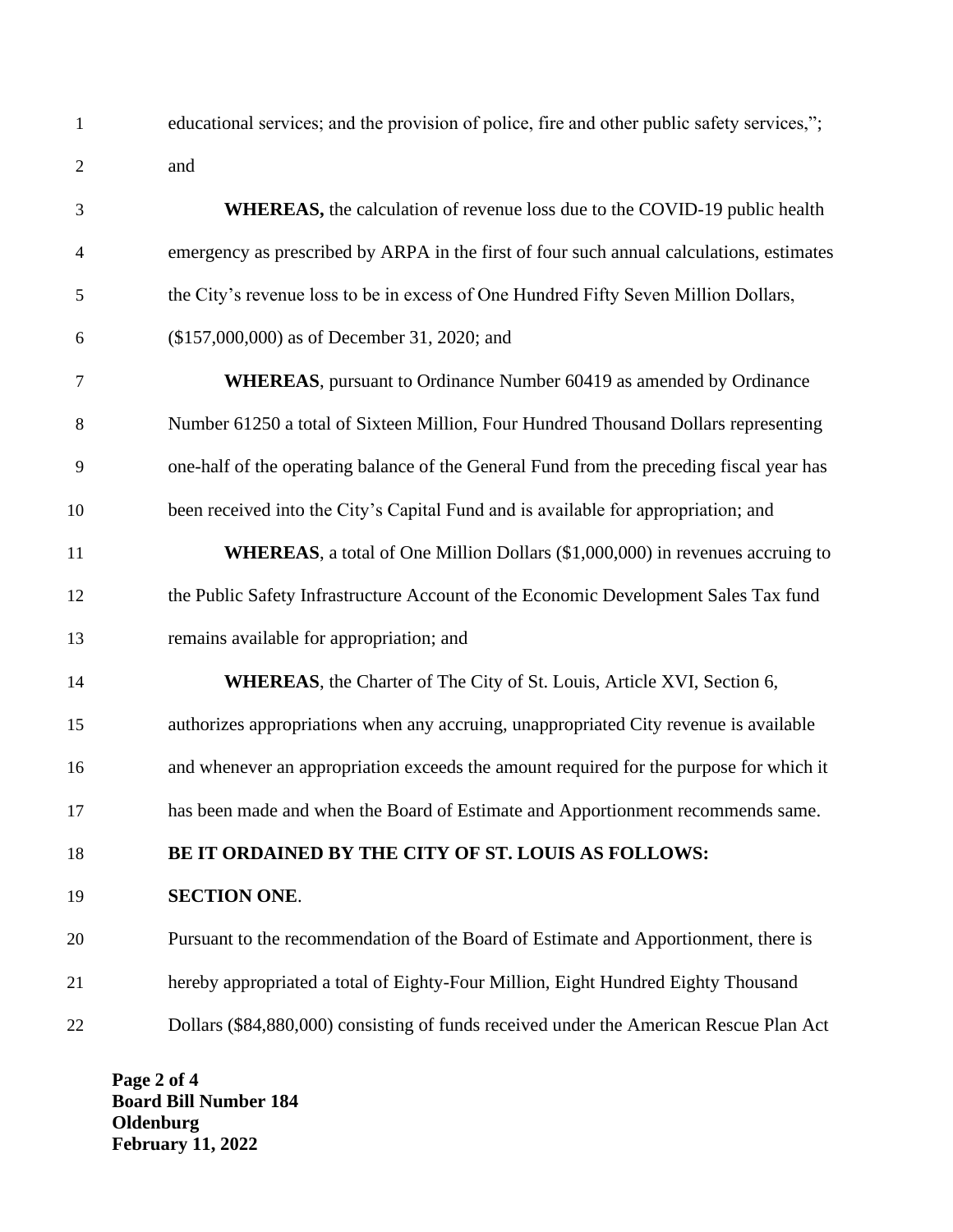| $\mathbf{1}$   | of 2021, funds received into the City's Capital Fund pursuant to Ordinance Number        |
|----------------|------------------------------------------------------------------------------------------|
| $\overline{2}$ | 60419 as amended by Ordinance Number 61250 representing one-half of the operating        |
| 3              | balance of the General Fund from the preceding fiscal year and revenues accruing to the  |
| 4              | Public Safety Infrastructure account of the Economic Development Sales Tax Fund all      |
| 5              | for the purposes of funding Capital Improvements as hereinafter detailed.                |
| 6              | <b>SECTION TWO.</b>                                                                      |
| $\tau$         | <b>FUND 1170 AMERICAN RESCUE PLAN ACT FUNDS</b>                                          |
| 8              | There is hereby appropriated and set apart from the initial installment of relief funds  |
| 9              | received from the Federal Government pursuant to the American Rescue Plan Act of         |
| 10             | 2021 (ARPA), a total of Sixty-Seven Million, Four Hundred Eighty Thousand Dollars        |
| 11             | (\$67,480,000) for capital improvements as detailed in Exhibit A.                        |
| 12             | FUND 1217 CAPITAL IMPROVEMENTS FUND                                                      |
| 13             | There is hereby appropriated and set apart out of funds allocated to the City's Capital  |
| 14             | Fund pursuant to Ordinance Number 60419 as amended by Ordinance Number 61250             |
| 15             | representing one-half of the operating balance of the General Fund from the preceding    |
| 16             | fiscal year a total of Sixteen Million, Four Hundred Thousand Dollars (\$16,400,000) for |
| 17             | capital improvements as detailed in Exhibit A.                                           |
| 18             | FUND 1124 ECONOMIC DEVELOPMENT TAX TRUST FUND                                            |
| 19             | There is hereby appropriated and set apart out of sales taxes received into the Public   |
| 20             | Safety Infrastructure account of the Economic Development Sales Tax Fund a total of      |
| 21             | One Million Dollars (\$1,000,000) for capital improvements as detailed in Exhibit A.     |
| 22             | <b>SECTION THREE.</b>                                                                    |

**Page 3 of 4 Board Bill Number 184 Oldenburg February 11, 2022**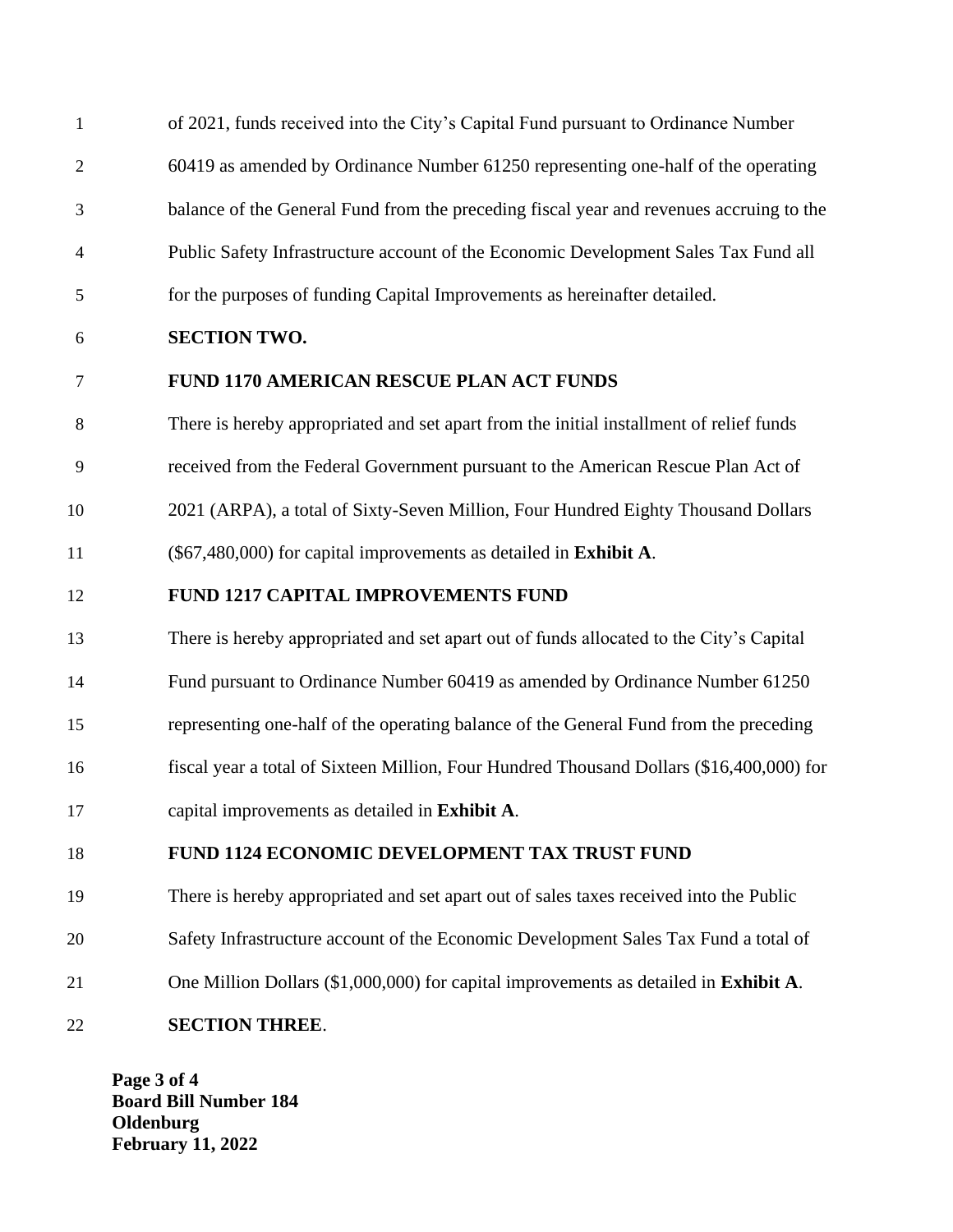|                | Emergency Clause. This being an ordinance providing for the immediate preservation of     |
|----------------|-------------------------------------------------------------------------------------------|
| $\overline{2}$ | public peace, health or safety, and providing for public work or improvements and repairs |
| 3              | thereof, it is hereby declared to be an emergency measure within the meaning of Sections  |
| $\overline{4}$ | 19 and 20 of Article IV of the Charter of the City of St. Louis and therefore this        |
| 5              | ordinance shall become effective immediately upon its passage and approval by the         |
| 6              | Mayor.                                                                                    |

**Page 4 of 4 Board Bill Number 184 Oldenburg February 11, 2022**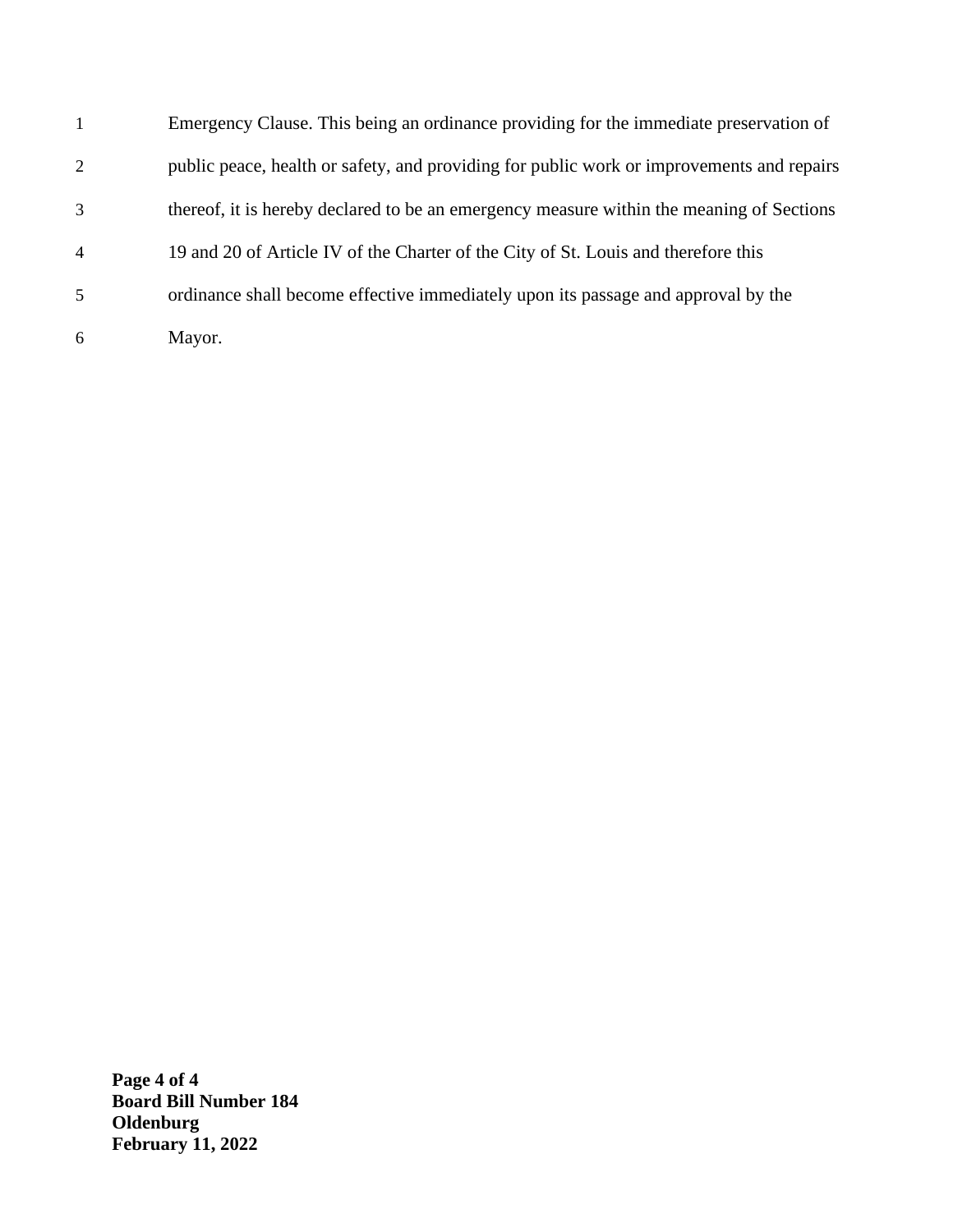## **EXHIBIT A**

| Category          | Project                                                        | <b>Fund 1170</b><br><b>ARPA</b> |           | <b>Fund 1217</b><br><b>Capital Fund</b><br>$(1/2$ Surplus) | <b>Fund 1124</b><br><b>Economic Dev</b><br><b>Sales Tax Fund</b> |      | <b>Total</b> |
|-------------------|----------------------------------------------------------------|---------------------------------|-----------|------------------------------------------------------------|------------------------------------------------------------------|------|--------------|
| A) Streets        |                                                                |                                 |           |                                                            |                                                                  |      |              |
|                   | <b>Tucker Cycle Track</b>                                      | \$                              |           | 300,000 \$<br>\$                                           |                                                                  | $-5$ | 300,000      |
|                   | LED Street Light Conversions<br><b>Arterial Street Paving:</b> |                                 | 4,200,000 |                                                            |                                                                  |      | 4,200,000    |
|                   | 1) Union - Enright to Florissant                               |                                 | 1,170,000 |                                                            |                                                                  |      | 1,170,000    |
|                   | 2) Grand Ave. - Holly Hills to Hall Street                     |                                 | 3,120,000 |                                                            |                                                                  |      | 3,120,000    |
|                   | 3) KingsHighway - Gravois to Florissant                        |                                 | 3,250,000 |                                                            |                                                                  |      | 3,250,000    |
|                   | 4) Jefferson - Chippewa to Chouteau                            |                                 | 1,040,000 |                                                            |                                                                  |      | 1,040,000    |
|                   |                                                                |                                 |           |                                                            |                                                                  |      | 13,080,000   |
| <b>B) Bridges</b> |                                                                |                                 |           |                                                            |                                                                  |      |              |
|                   | Compton over Mill Creek                                        |                                 |           | 4,000,000                                                  |                                                                  |      | 4,000,000    |
|                   | Lindell & Union over FP Parkway                                |                                 |           | 1,800,000                                                  |                                                                  |      | 1,800,000    |
|                   | Lindell & Union over Metrolink                                 |                                 |           | 1,800,000                                                  |                                                                  |      | 1,800,000    |
|                   | <b>Bridge Repairs</b>                                          |                                 | 2,800,000 |                                                            |                                                                  |      | 2,800,000    |
|                   |                                                                |                                 |           |                                                            |                                                                  |      | 10,400,000   |
|                   | C) Parks, Recreation & Forestry                                |                                 |           |                                                            |                                                                  |      |              |
|                   | Rec Center Boiler Replacements(est. 12 of 30)                  |                                 | 1,944,000 |                                                            |                                                                  |      | 1,944,000    |
|                   | Pool Renovations (1 of 7)                                      |                                 | 1,000,000 |                                                            |                                                                  |      | 1,000,000    |
|                   | Rec Center Roof replacements                                   |                                 | 2,500,000 |                                                            |                                                                  |      | 2,500,000    |
|                   |                                                                |                                 |           |                                                            |                                                                  |      | 5,444,000    |
|                   | D) Fire Department (Bldgs. & Equip.)                           |                                 |           |                                                            |                                                                  |      |              |
|                   | Fire House roof replacements                                   |                                 | 1,500,000 |                                                            |                                                                  |      | 1,500,000    |
|                   | Magnagrip exhaust system upgrades                              |                                 | 200,000   |                                                            |                                                                  |      | 200,000      |
|                   | Ambulance replacements (8)                                     |                                 | 2,240,000 |                                                            |                                                                  |      | 2,240,000    |
|                   | Van replacement (1)                                            |                                 | 38,000    |                                                            |                                                                  |      | 38,000       |
|                   | Fire Pumper replacements (9)                                   |                                 | 8,100,000 |                                                            |                                                                  |      | 8,100,000    |
|                   | Quint 125' replacements (2)                                    |                                 | 2,840,000 |                                                            |                                                                  |      | 2,840,000    |
|                   | Quint 75' replacements (1)                                     |                                 | 1,207,000 |                                                            |                                                                  |      | 1,207,000    |
|                   |                                                                |                                 |           |                                                            |                                                                  |      | 16,125,000   |